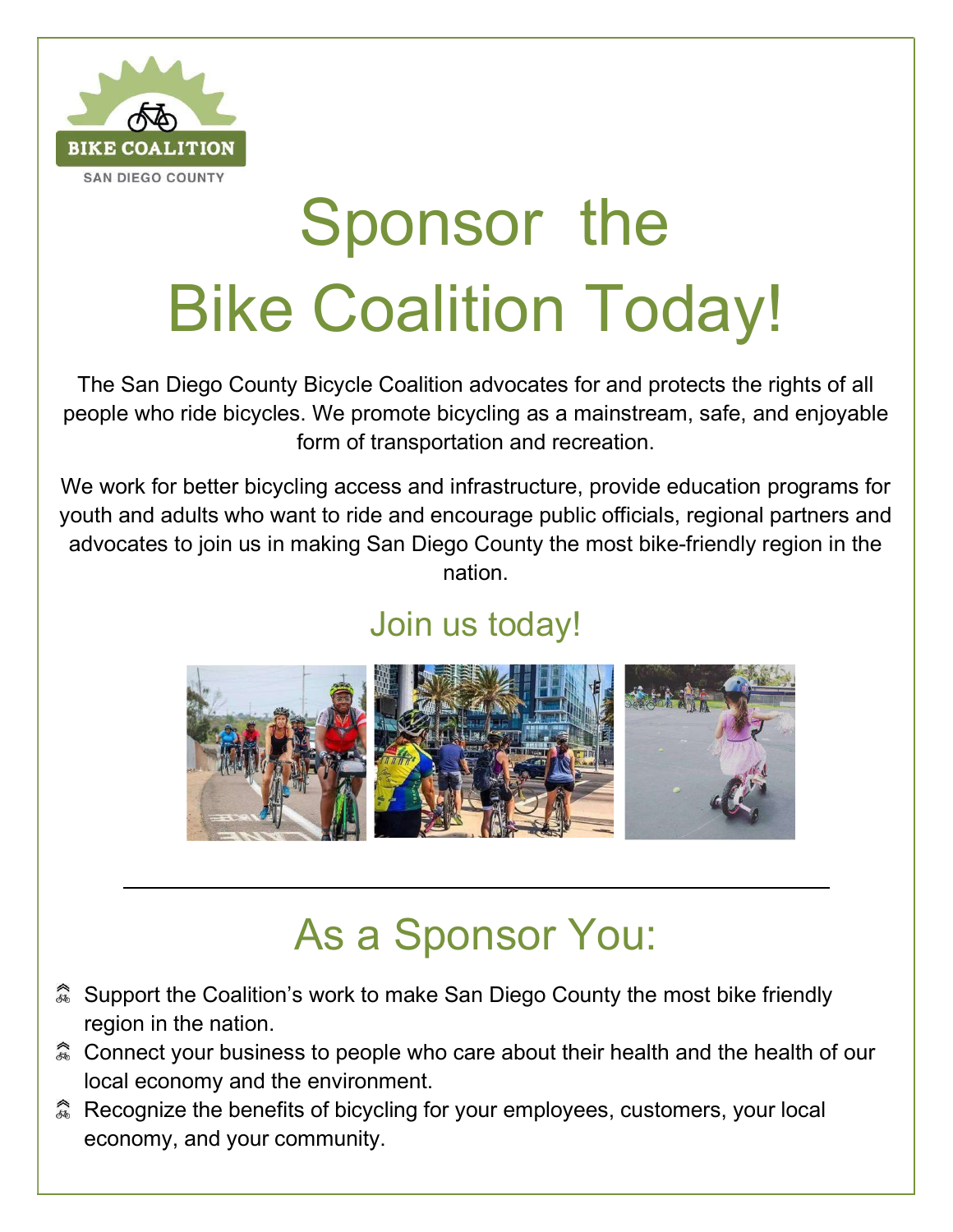

## 2022 Sponsorship Benefits

Levels of your tax-deductible contribution:

|                                                                          | <b>Platinum</b><br>\$10,000                     | <b>Gold</b><br>\$5,000                  | <b>Silver</b><br>\$2,500               | <b>Bronze</b><br>\$1000 | <b>Sustaining</b><br>\$500 |
|--------------------------------------------------------------------------|-------------------------------------------------|-----------------------------------------|----------------------------------------|-------------------------|----------------------------|
| Website                                                                  | Logo                                            | Logo                                    | Logo                                   | Listed                  | Listed                     |
| Spotlight in<br><b>SDCBC</b> social<br>media                             | <b>Yes</b>                                      | Yes                                     | Yes                                    | Yes                     | No                         |
| Recognition at<br>Events                                                 | Booth space or<br>banner at all<br>major events | Booth space or<br>banner at 2<br>events | Booth space or<br>banner at 1<br>event | Banner at 1 event No    |                            |
| <b>Annual Report</b><br>Logo Recognition                                 | Page                                            | Large                                   | Medium                                 | Small                   | Listed                     |
| <b>LAB Bike Friendly</b><br><b>Business</b><br>Application<br>Assistance | Yes                                             | Yes                                     | Yes                                    | Yes                     | Yes                        |
| Logo & link on<br>enewsletter sent to<br>$10000+$                        | Yes                                             | Yes                                     | Yes                                    | Yes                     | Listed                     |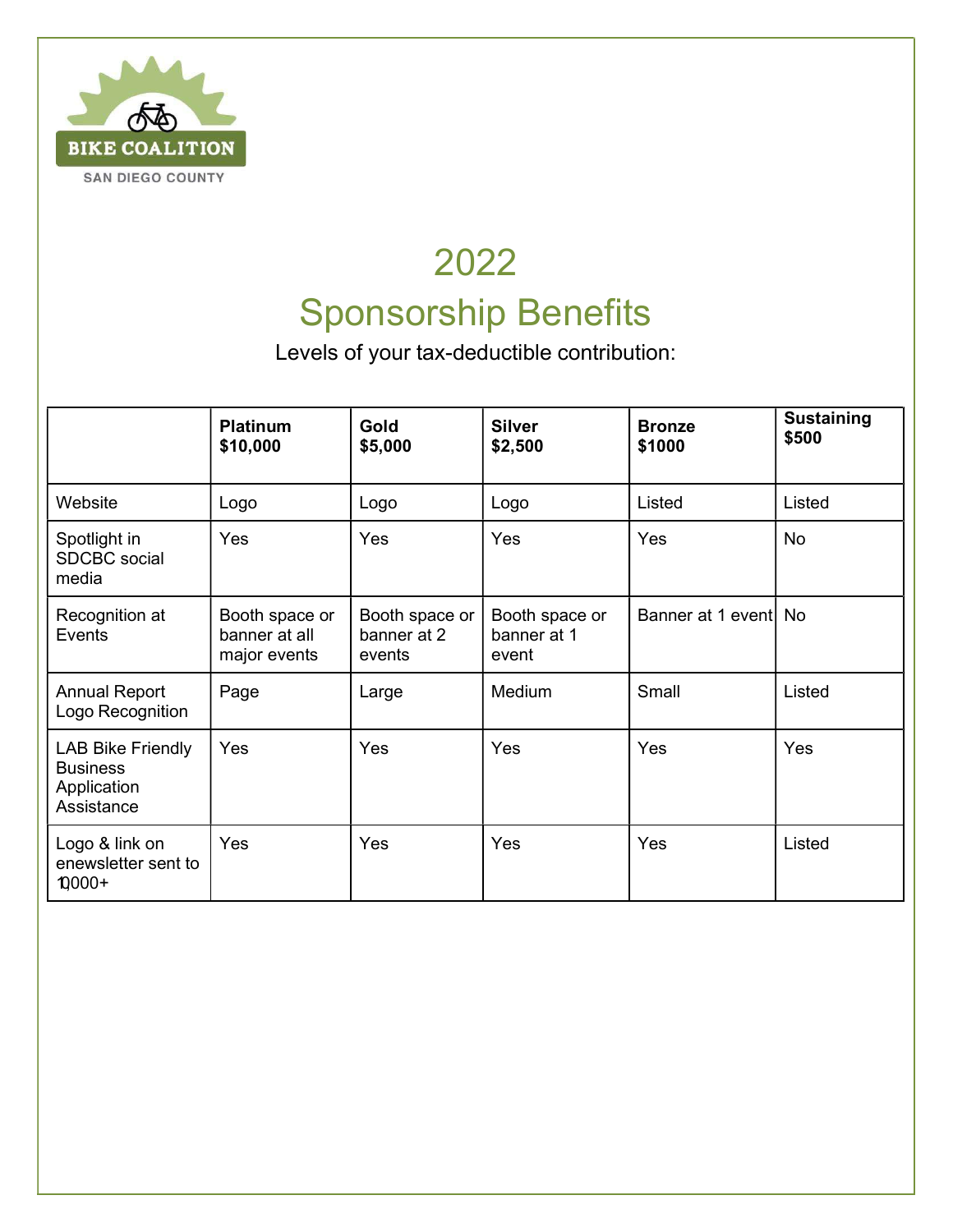

## Sponsorship Benefits

#### Membership

SDCBC has 10,000+ members throughout San Diego County, with the majority of members residing in the City of San Diego. About one third of our members are also part of a bike club.

#### **Communications**

| <b>Communication Type</b>     | <b>Impressions</b>  | <b>Frequency or Duration</b> |  |
|-------------------------------|---------------------|------------------------------|--|
| E-Newsletter                  | 10,000+ subscribers | 1+ per month                 |  |
| E-Calendar                    | 10,000+ subscribers | per month                    |  |
| /sdbikecoalition/<br>Facebook | 5,000+ followers    | 5 or more posts/ week        |  |
| Twitter<br>@sdcbc             | 2,500+ followers    | 5 or more posts/ week        |  |
| Instagram @sdbikecoalition    | 4,000+ followers    | 5 or more posts/ week        |  |
| Targeted email marketing      | Varies              | As needed                    |  |

#### Major Events

| Event                                     | <b>Date</b>               | <b>Attendees</b> |
|-------------------------------------------|---------------------------|------------------|
| CicloSDias San Diego                      | Fall                      | $15,000+$        |
| San Diego Regional Bike<br>Summit         | <b>Biennial Event</b>     | $250+$           |
| Bike the Bay                              | <b>Annually August</b>    | $4,000+$         |
| Holiday Joy Ride                          | <b>Annually December</b>  | $200+$           |
| Women's Ride                              | <b>Annually September</b> | $250+$           |
| Bike Month Kick-Off Ride &<br>Celebration | <b>Annually May</b>       | $200+$           |
| <b>Education Events</b>                   | <b>Year Round</b>         | $11,000+$        |